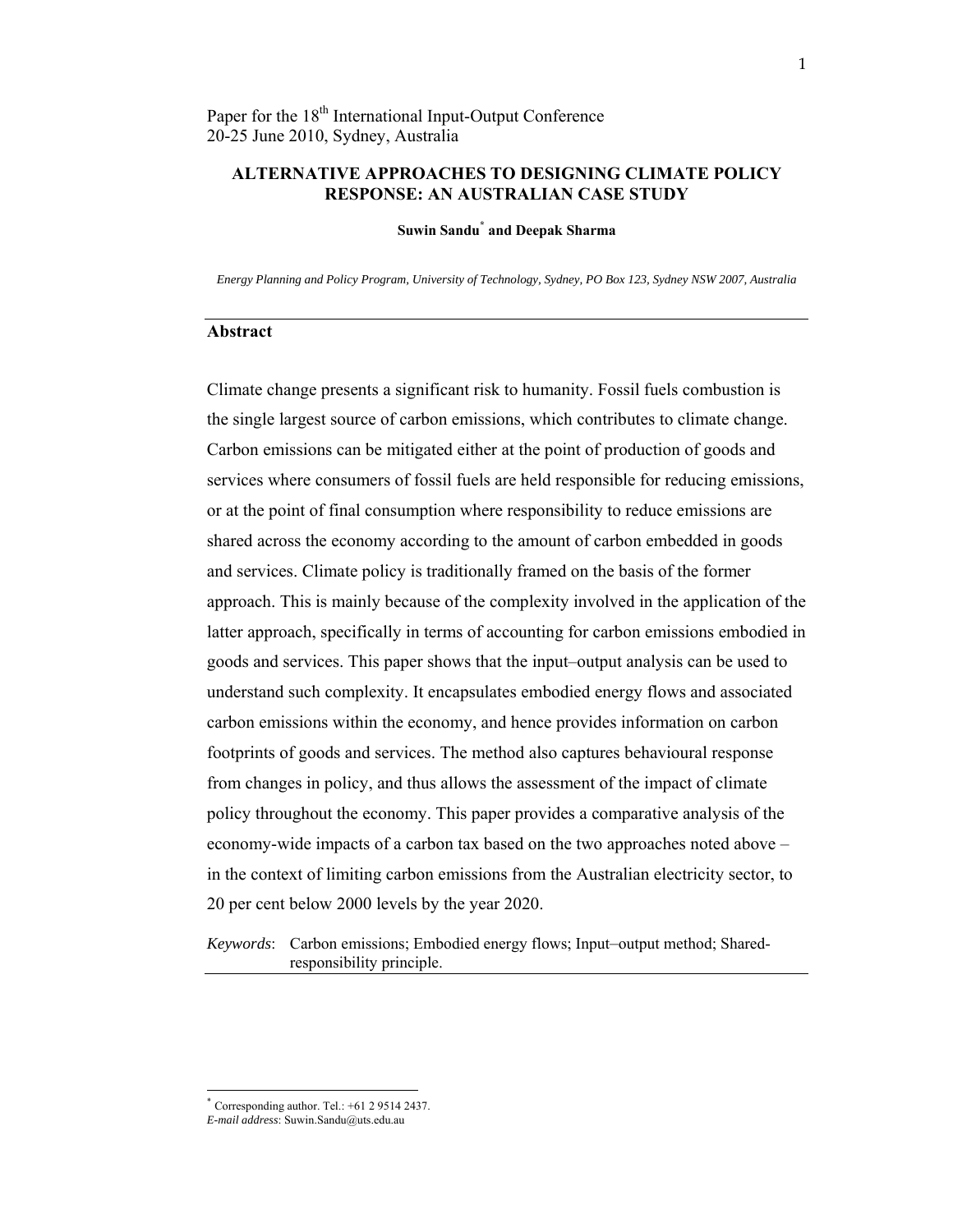# **Introduction**

Global warming and associated climate change are currently the most significant environmental challenges facing humanity. The emission of greenhouse-gases from the combustion of fossil fuels is the dominant anthropogenic emission contributing to climate change (Houghton et al. 2001). The production and use of energy is the single largest source of carbon emissions. In Australia, for example, fossil fuel combustion accounted for more than 90 per cent of total carbon-dioxide emissions and around three-quarters of total greenhouse-gas emissions (DCC 2009).

While fossil fuels induce threats to the Earth's climate, they are important inputs that provide heating, lighting and motive power to households and industry, which is essential for ensuring economic growth and improved living standards (CoA 2008). Balancing between the threats of climate change and the economic as well as social benefits brought about by fossil fuel combustion is therefore a major policy challenge for the policy makers. A range of policy options are being considered worldwide to mitigate greenhouse-gas emissions. These policy options are based on a mix of regulatory and market-based approaches. In Australia, for example, the recent debate on climate policy has focussed essentially on a market-based approach, with the argument that it is the most cost-efficient mechanism to reduce carbon emissions (CoA 2008).

Further, all climate policy options are generally framed within the context of polluter-pays principle where polluters of carbon emissions are held responsible for reducing this emission. This paper argues that that application of polluter-pays principle is not appropriate as a founding principle for developing climate policy response. This paper further argues that this principle is based on less than a complete understanding of the energy–economy–environmental relationship and ignores the broader dynamics of economic interdependencies. There is, therefore, a need to fully understand the complexity of economic interdependencies and its relationship with the environment, and to develop an analytical framework that captures such complexities. This paper is an attempt in that direction.

The next section of the paper discusses the complexity arising from energy, economy, and environmental interactions. It is followed by a discussion on the implications of the polluter-pays principle as a basis for designing climate policy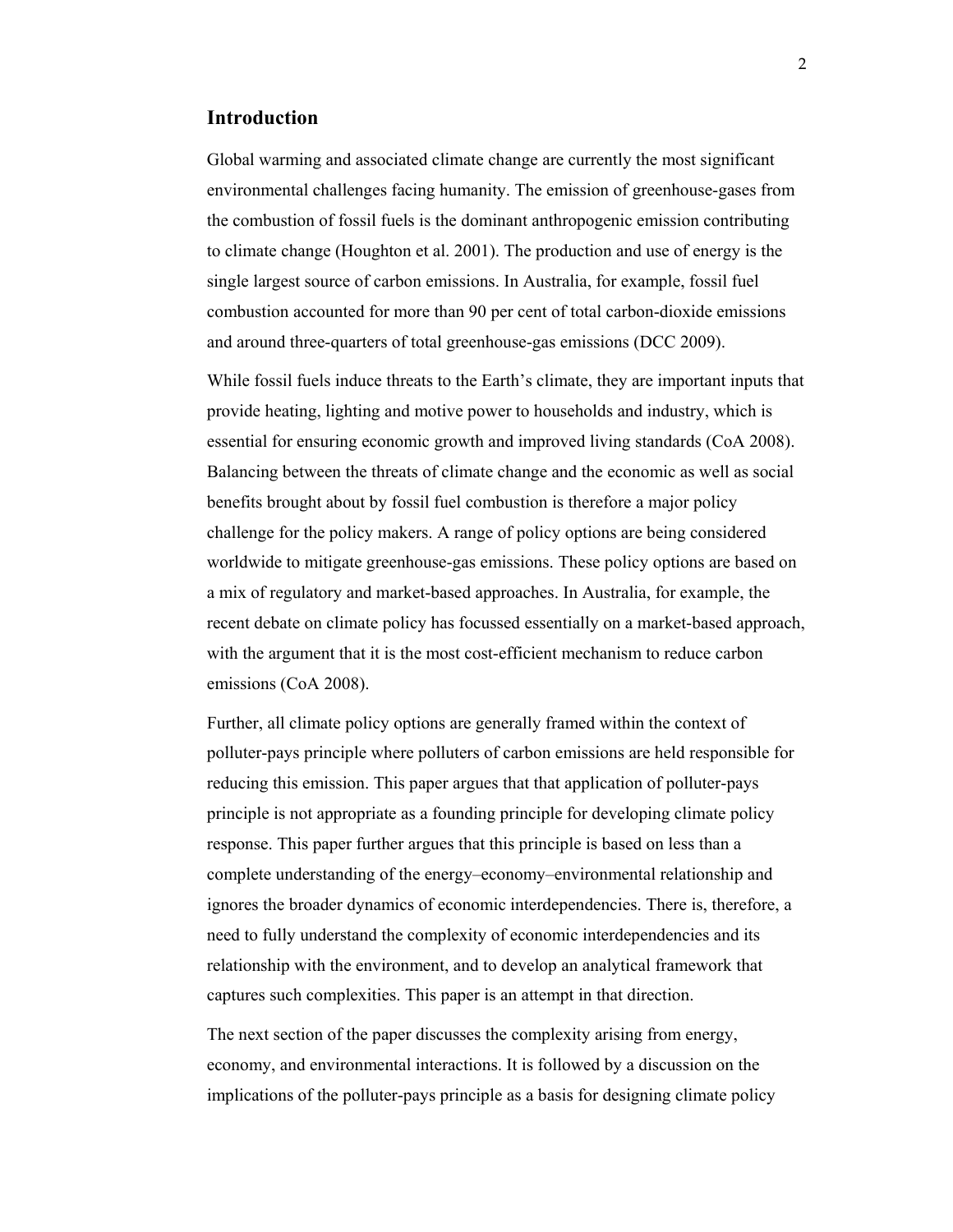response. An alternative to this approach, based on shared-responsibility principle is presented next. Subsequent sections of the paper provide a comparative assessment of the efficacy of the two approaches – in the context of reducing carbon emissions from the electricity sector in Australia.

## **The complexity of energy–economy–environmental interactions**

Market-based environmental policy is traditionally formulated based on standard neoclassical economic theory of externalities, including *Pigouvian tax* and *Coasean theorem*. A Pigouvian tax refers to an additional cost in the form of tax levied on each unit of emission, in an amount just equal to the marginal damage it inflicts upon society, in order to achieve the environmentally and economically efficient level of output (Pigou 1978). The Coasean theorem, in the context of climate policy, refers to the allocation of permits to release carbon emissions and, through the process of buying and selling these permits, to a market-based redress of the environmental problem (Coase 1960). These theories, in essence, define the core of what is known as the polluter-pays principle (PPP). Following the adoption of this principle by the Organisation for Economic Co-operation and Development in 1972 and the European Community in 1975, it has occupied a prominent place as a background principle for developing environmental policy measures around the world (Steenge 1999).

According to PPP, a polluter is defined as an agent who is primarily responsible for taking measures to maintain desired environmental quality levels (OECD 1994). The polluters of carbon emissions are treated as consumers of fossil fuel (called direct energy) where combustion takes place. By implication, they are considered to be solely responsible for pollution and hence for controlling pollution.

In the PPP approach, the magnitudes of (direct) energy consumption and associated carbon emissions are traditionally determined from an energy-balance perspective. A schematic of this perspective is shown in Figure 1. The figure shows that there is a unidirectional relationship between energy, economy, and the environment. Further, in this perspective the flow of energy is relatively straightforward, beginning with the primary energy extraction from the environment (renewable and fossil fuels), energy conversion (such as electricity generation), and ending with end-use consumption (such as by household and industry).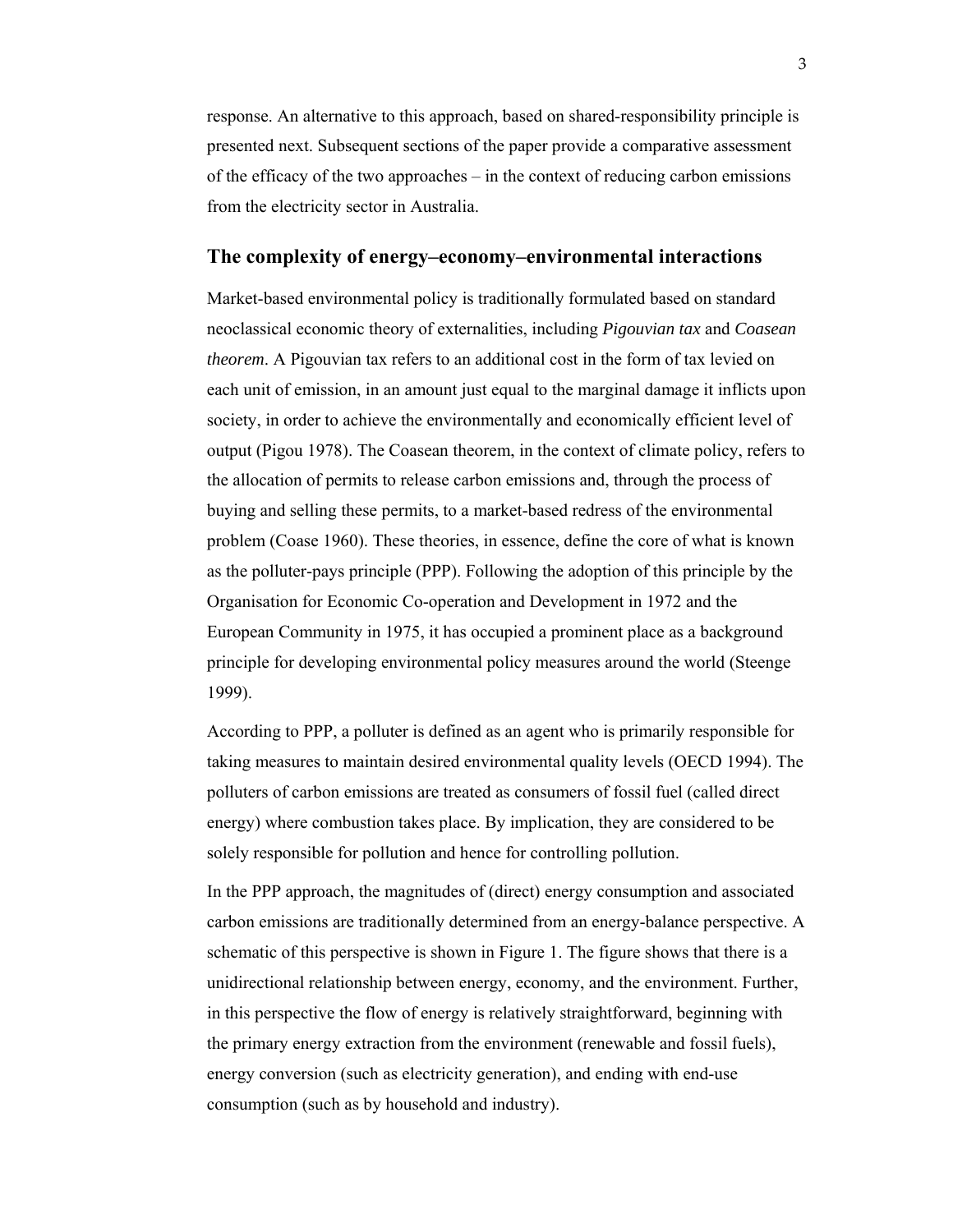

#### Figure 1: Energy-balance

Clearly, carbon price, determined from this perspective, tends to penalise big polluters such as fossil-fuel industries. The impact on these industries would be directly proportional to the carbon content of each fossil fuel consumed. In this perspective, the electricity sector is considered as the consumer of primary energy (this energy is used for electricity production). This means that a coal-fired power station would be penalised more than a gas-fired power station. It also means that a renewable resource-based technology is considered a zero emissions technology because it does not consume any fossil fuel. Therefore, electricity generated from renewable energy is not penalised. Further, the end-users, such as households and industries, are considered to be only responsible for a small amount of direct fossil energy consumption and associated carbon emissions, although they are large consumers of electricity produced from fossil fuels.

Although the PPP has been widely adopted as the background principle for developing a range of climate policy responses, it has some shortcomings. For example, the PPP approach is based on purely economic theories. It does not adequately reflect the real world contexts, for example, the conceptualization of the real physical world in term of a complete materials balance – in the context of this paper (see, for example, Ayers 1978; Ayers 1999; Ayers and Kneese 1969; Boulding 1966; Fritsch et al. 1994; Georgescu-Roegen 1971; Kneese et al. 1970). The materials-balance perspective holds that all materials (that is, energy and nonenergy) extracted from the environment and used in the economy are accounted for by either remaining in the economy as durable goods or disposed of in the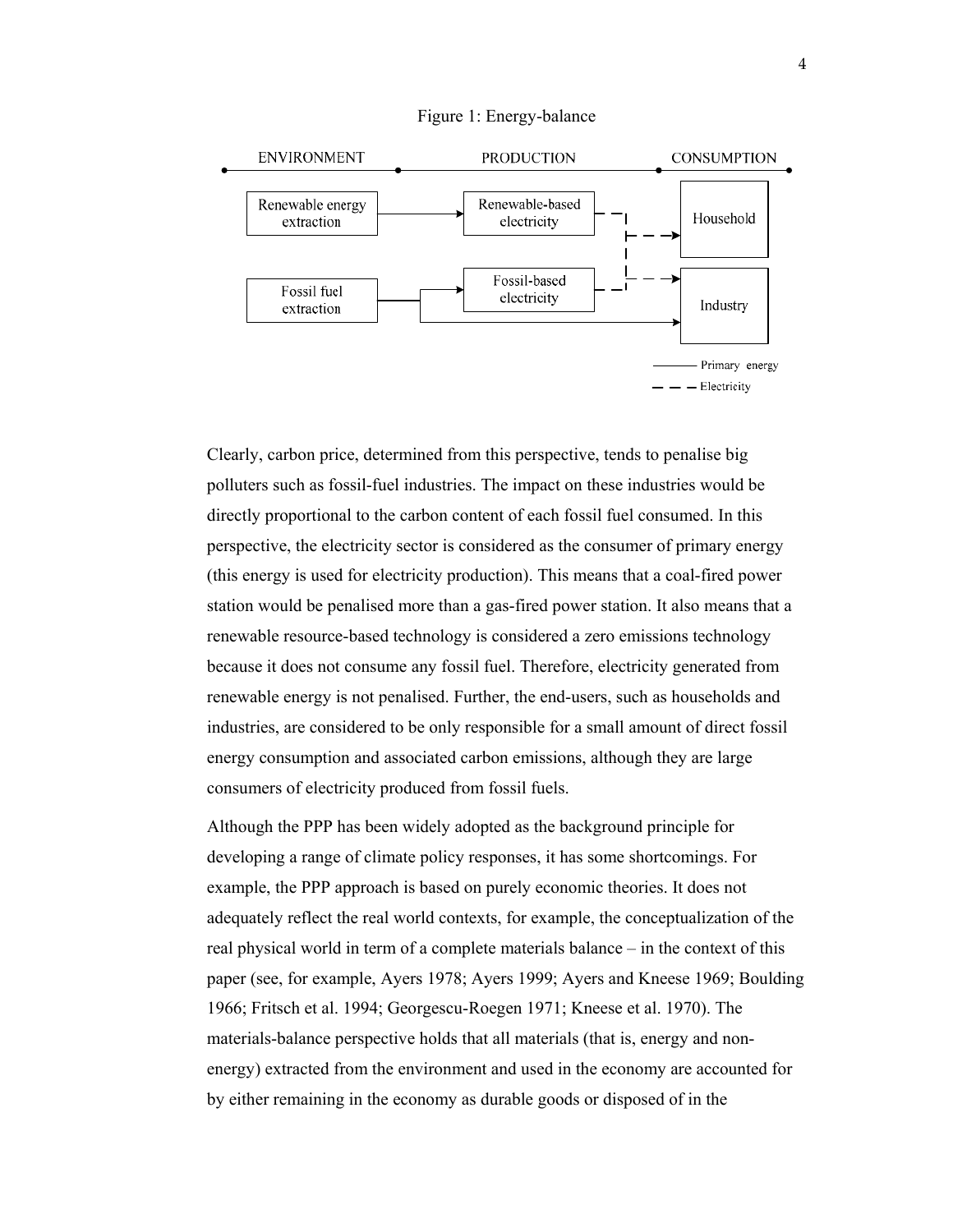environment as emissions (Pearce and Turner 1990; Perrings 1987; Pethig 2003; Ruth 1993). This perspective therefore implies that environmental problems are a part of economic processes and all goods and services produced in an economy are (directly and indirectly) associated with energy use. In other words, energy is consumed in any economic activity in two ways – directly in the form of primary energy, and indirectly in the form of energy embodied in materials (called indirect energy). This indirect use of energy, according to Spreng (1988, p. 138), includes:

*… (1) energy embodied in materials consumed during operation of the process; (2) energy embodied in the capital facilities of the system (including the energy embodied in all the manufactured components as well as the energy directly consumed during construction of these components); (3) energy embodied in the capital facilities that produce the materials and components and in the equipment used during construction; and (4) energy required to produce the fuels and electricity consumed directly.*

The indirect energy thus comprises a chain of direct energy requirements leading upstream to raw materials in the ground. Therefore, in order to complete the materials flow and hence accurately represent energy–economy–environmental interactions, both direct and indirect energy should be accounted for. This issue has also been emphasised by Owen (2004, p. 131) in the context of environmental impact of energy use. For example,

*… a life cycle approach must be adopted in order to identify and quantify environmental adders associated with the provision of energy services. This approach provides detailed and comprehensive evaluation of energy supply options (based upon both conventional and renewable sources)*.

A carbon price based on PPP does not explicitly consider the environmental consequences arising from this indirect energy. Non-fossil-fuel-consuming sectors are not considered as "polluters", even though they use technologies whose manufacture might produce carbon emissions. In the case of renewable technologies, while PPP considers them as zero emission technologies, they may in fact consume significant amounts of energy through the use of materials over their entire operating life. This includes, for example, the construction of power plants requiring steel (from the iron and steel industry), copper (from the non-ferrous metal industry), and cement (from the construction industry). Moreover, the operation of these technologies may require electronics (from the electronics industry), plastics (from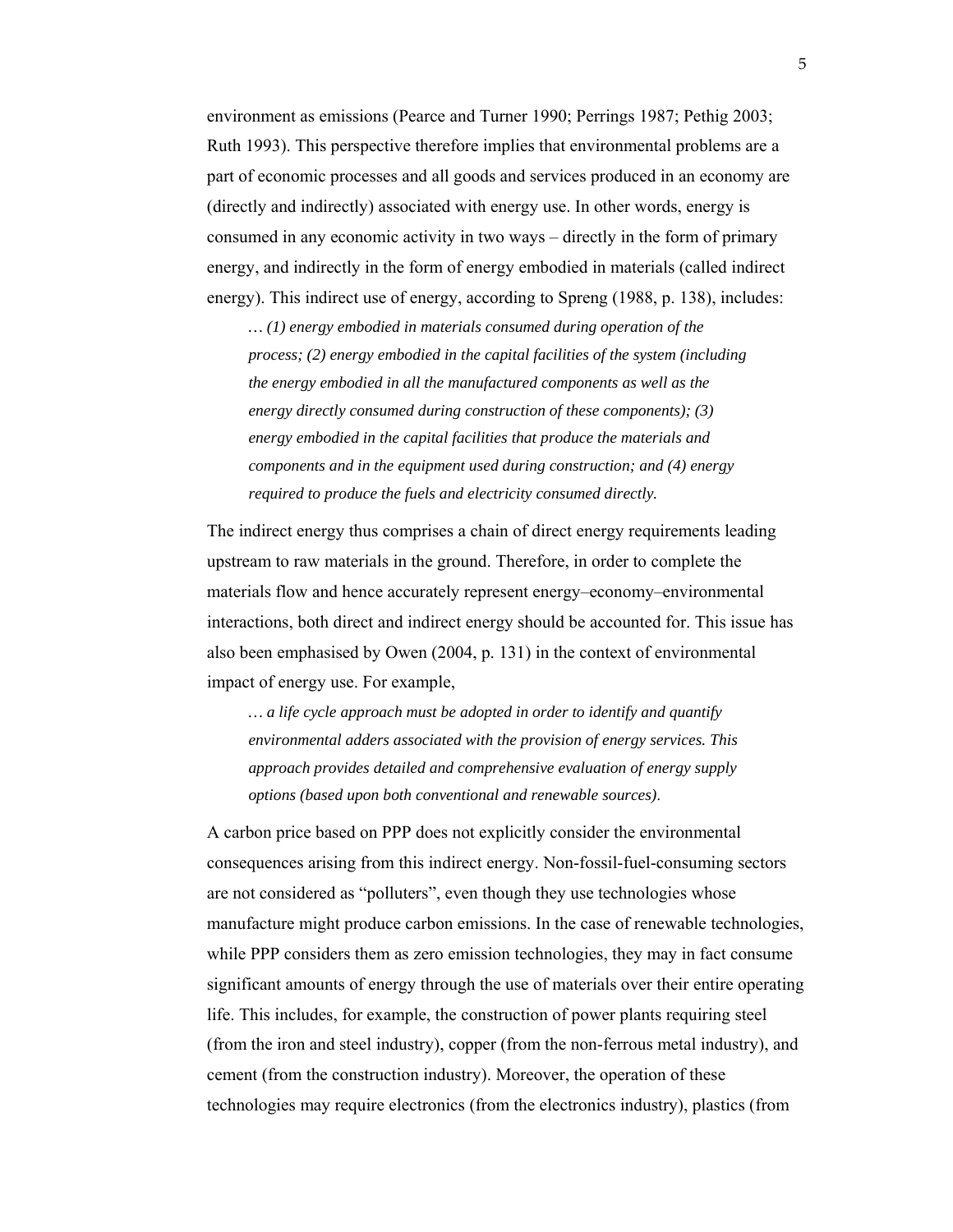the chemical industry), and so on (Proops et al. 1996, p. 230). The production of these materials requires the burning of various types of fossil fuels, and hence the release of carbon emissions. In addition, they consume electricity produced from fossil fuels. If this indirect energy is explicitly considered and the responsibility for this part of emissions is appropriately allocated, there could be different economywide implications of a climate policy as compared with the one that is based on PPP.

Another shortcoming of designing climate policy response based on PPP is the issue of equity. Because PPP does not consider indirect emissions, the responsibility of controlling pollution rests solely upon fossil-fuel consumers. In this principle, renewable industry and other non-fossil-fuel consuming sectors remain sheltered from environmental responsibility, even though they may be large consumers of indirect energy. Accordingly, this could place an unfair burden on fossil-fuel industries. The message here is that the climate change problem should not be considered as the responsibility of only the fossil fuel consumers (or "polluters" as they are defined in the PPP); it should be the concern of the whole economy. In addition, involving consumer of indirect energy directly in climate change responses appears to be prudent because consumers are considered as the root cause of carbon emissions. As Adam Smith (1776) put it: "*Consumption is the sole end and purpose of all production; and the interest of the producer ought to be attended to, only so far as it may be necessary for promoting that of the consumer*". Demand for products by consumer leads, directly and indirectly, to higher demand for fossil fuels and associated carbon emissions.

In light of these shortcomings, a number of principles have been developed as alternatives to PPP. These include user-pay, polluter-and-user-pay, and victim-pay (Steenge 1999). However, like the PPP, all these principles also have some shortcomings. For example, in the complicated networks of industrial complexes and economic interdependencies, it is difficult to identify who should be considered as the polluter, user, or victim (Steenge 1999, p. 165). If the liability of maintaining environmental standards is set as the responsibility of any single party, it would inevitably pose an unfair burden on that particular party.

In addition to the above, there is another principle that has been mentioned in the European Union Fifth Action Program – the shared-responsibility principle (EC 2001). Though this principle was discussed in the context of public participation to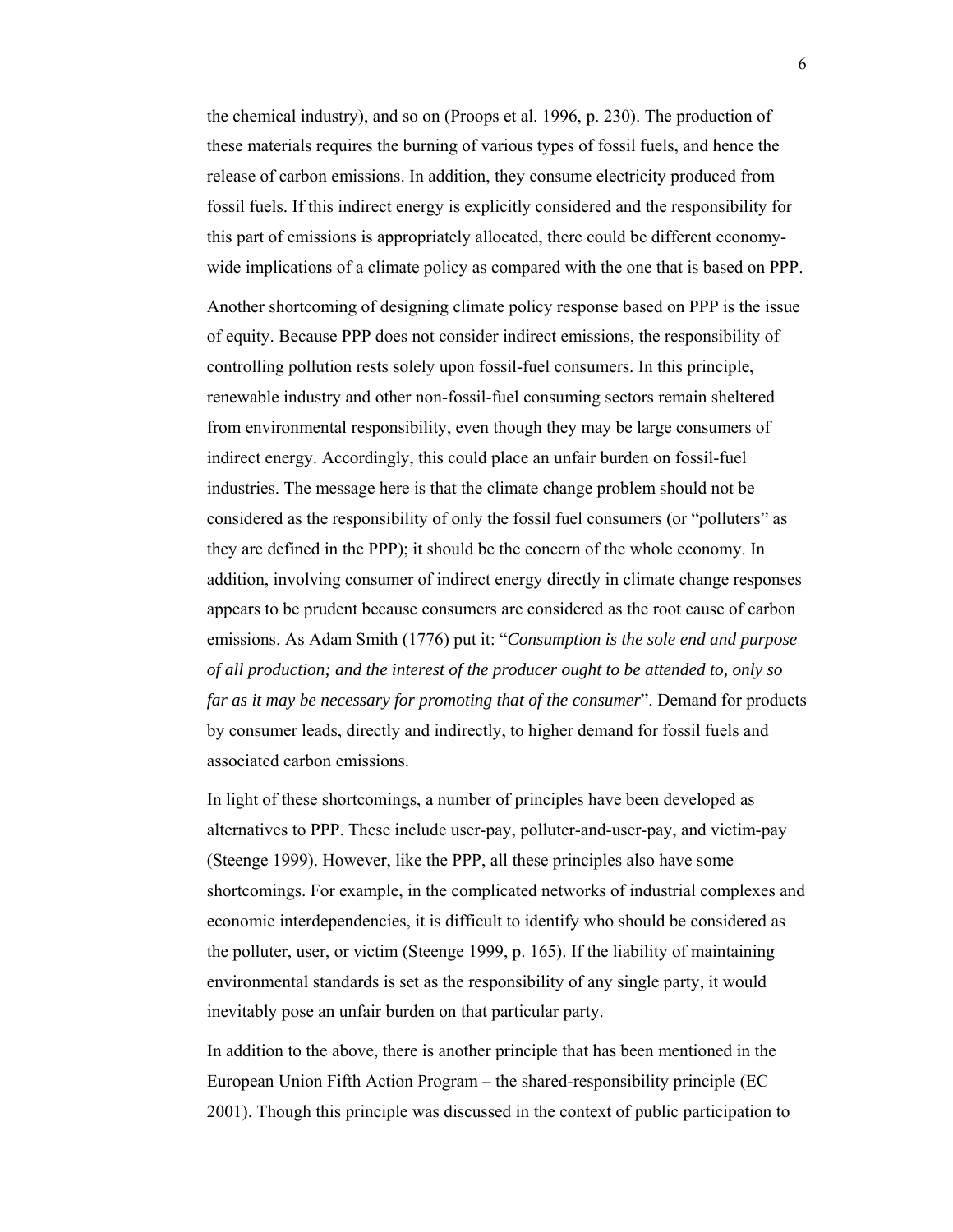achieve a sustainable development, the concept of shared responsibility can be adopted as a founding principle for environmental policies. The shared-responsibility principle (SRP) seeks to alter production and consumption patterns in the economy. Such alteration is driven by environmental considerations (for example, carbon emissions) of various production and consumption patterns (Steenge 1999). In other words, this principle (proportionally) assigns responsibility for carbon emissions to both fossil-fuel consumers and consumers of other products whose production may have consumed carbon-emitting fossil fuels.

The task of estimating indirect energy (and associated carbon emissions) for each economic activity in a society is, however, complex. Reasonably robust estimates could however be developed by adopting a materials-balance perspective. A schematic of materials-balance is shown in Figure 2.



Figure 2: Materials-balance

The energy-economy-environmental interactions shown in materials-balance are relatively more complex. Take renewable technology as an example. It is considered as a zero emission technology under the energy-balance perspective. However, under the materials-balance perspective, some emissions are also attributed to this technology, in proportion to the consumption of materials. The increase in demand for electricity generated from renewable technology will result in increased demands for these materials. The production of these materials would require additional energy, which inturn would produce carbon emissions. In contrast to the energy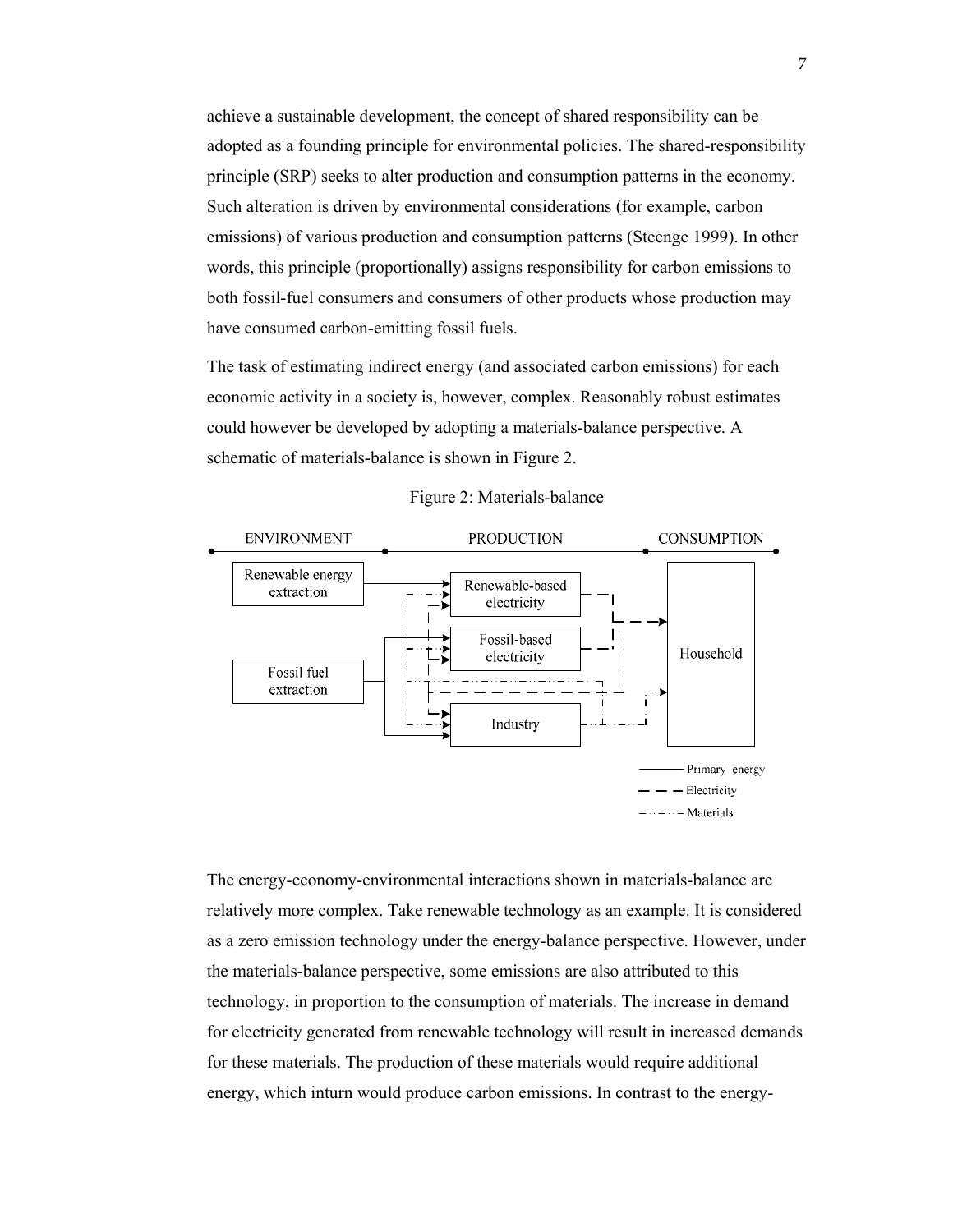balance, here the electricity generated from renewable energy is also responsible for creating carbon emissions. Using the materials-balance perspective, the environmental impact from the consumption of energy (and carbon) embodied in materials can also be captured. Hence, the responsibility for carbon emissions could be appropriately assigned, based on both direct as well as indirect energy consumption.

The application of climate policy response based on SRP, rather than PPP, provides a fuller understanding of energy–economy–environmental interactions. Furthermore, the SRP provides a basis for allocating emissions to each economic activity in the economy in a manner that truly reflects environmental impacts of that activity.

## **Methodological framework**

In the previous section, a case was made for considering a climate policy based on the shared-responsibility principle (SRP). It was argued that such a principle is applicable within a materials-balance perspective. This section provides some discussion about the methodology that can be adopted to represent energy– economy–environmental linkages from a materials-balance perspective.

In its most basic form, the materials-balance can be represented in the form of physical flows of energy and materials, with flows expressed in their original (that is, physical) units. The motivation for the physical flow approach is that the economy is underpinned by a physical world of stocks and flows of energy and materials. These stocks and flows are used to determine the economic choices and social behaviour (Poldy 1998). In order to be better informed about this dimension of the physical world, it is essential to understand these flows in their original forms. This approach is favoured by environmentalists and ecologists, as it represents the physical indicators of sustainable development, which cover a "*broader set of social values and amenities and do not have an integrative power of monetary aggregates generated in environmental accounting systems*" (Bartelmus & Vesper 2000). While the methods based on a physical flow (such as material flow analysis and life cycle analysis) is useful for assessing specific technical options where the scope is relatively small at a product or at most a sector level, it is not a suitable approach for the analysis that covers a whole economy (Sandu 2007).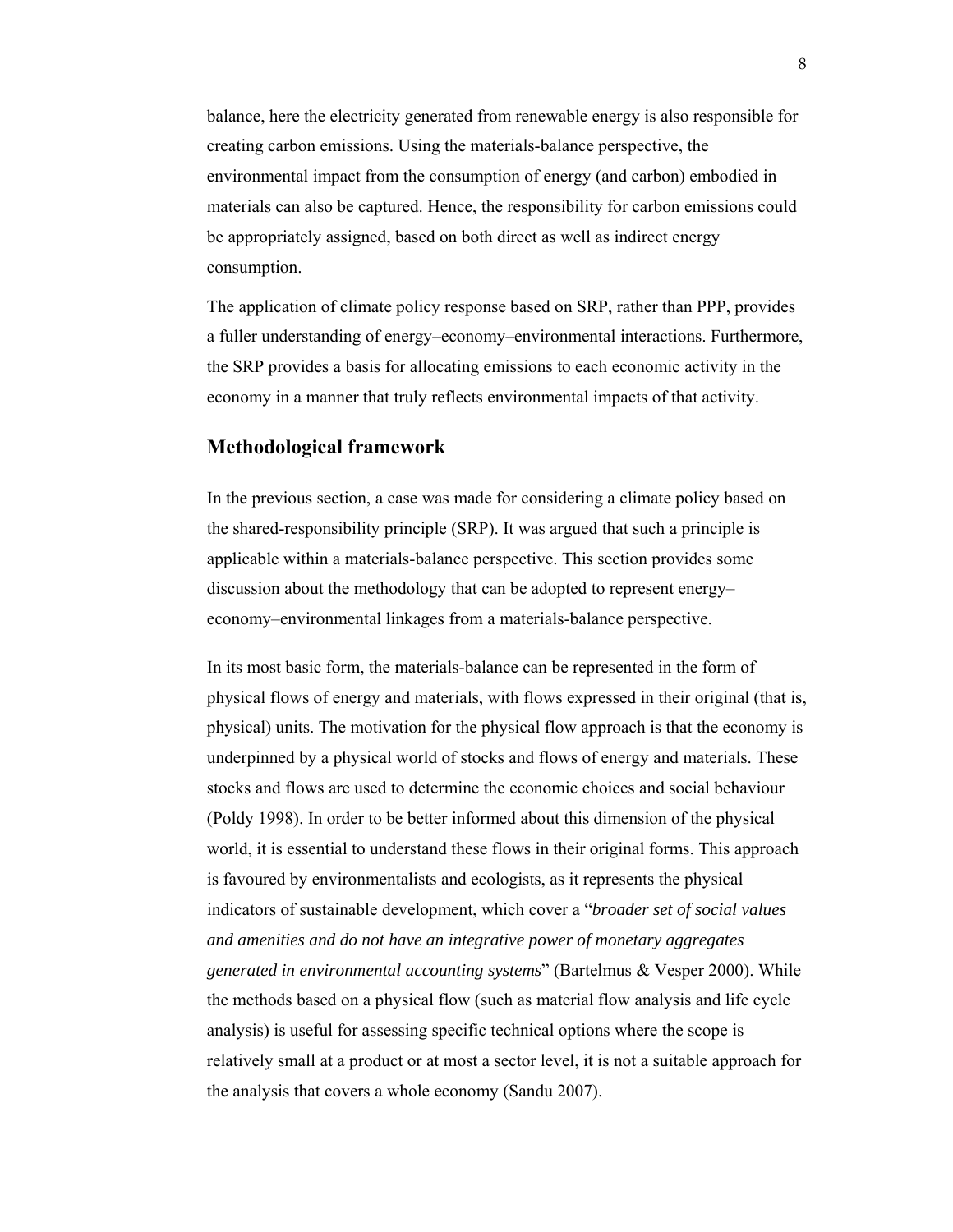Another approach to materials-balance is to employ an embodied energy approach, rather than the physical flow of materials. The embodied energy methods started to be applied in the late 1970s, mainly in an effort to address the problem of fossil fuels depletion following the 1973 energy crisis, which was the main concern at that time. A number of studies (for example, Bullard & Herendeen 1975; Chapman 1975; Wright 1975) considered energy flows in the economy, rather than monetary flows, to analyse the energy used for the production of energy and materials. The embodied energy approach is defined as "*the computation and measurement of energy flows in society, and, in particular, as the quantification of the volume of energy resources sequestered, directly and indirectly, in various commodities*" (IFIAS 1978). The embodied energy comprises energy required directly for the main process (for example, coal used for electricity production) and the indirect energy embodied in the material inputs to the process (for example, energy used for readying coal needs for electricity production and energy used for the construction of power stations). The embodied energy approach can be used as a substitute for the physical flow approach in that the flows of materials are interpreted as flows of indirect energy embodied in the materials.

Input–output method can be used for carrying out embodied energy analysis. The method was first developed by Wassily Leontief in 1936 as a tool to represent the structure of an economy by explicitly representing the interdependencies of economic sectors and industries (Duchin 1998). It traces the flow of commodities and raw materials across various sectors in the economy. This method can be adapted to analyse embodied energy flows by converting the economic relationship into estimates of associated direct and indirect energy intensities (Bullard  $\&$ Herendeen 1975). This application allows for the calculation of embodied energy for any sector in the economy.

Input–output analysis has been applied by many researchers for empirical analysis of embodied energy. For example, Wright (1975), Bullard and Herendeen (1975), Proops (1977), and Shariful Islam and Morison (1992) employed this method to examine direct and indirect energy requirements for various economic sectors. Many of these studies found that most of the energy flows are associated with indirect use, to produce goods and services required in the economy. Further, Common and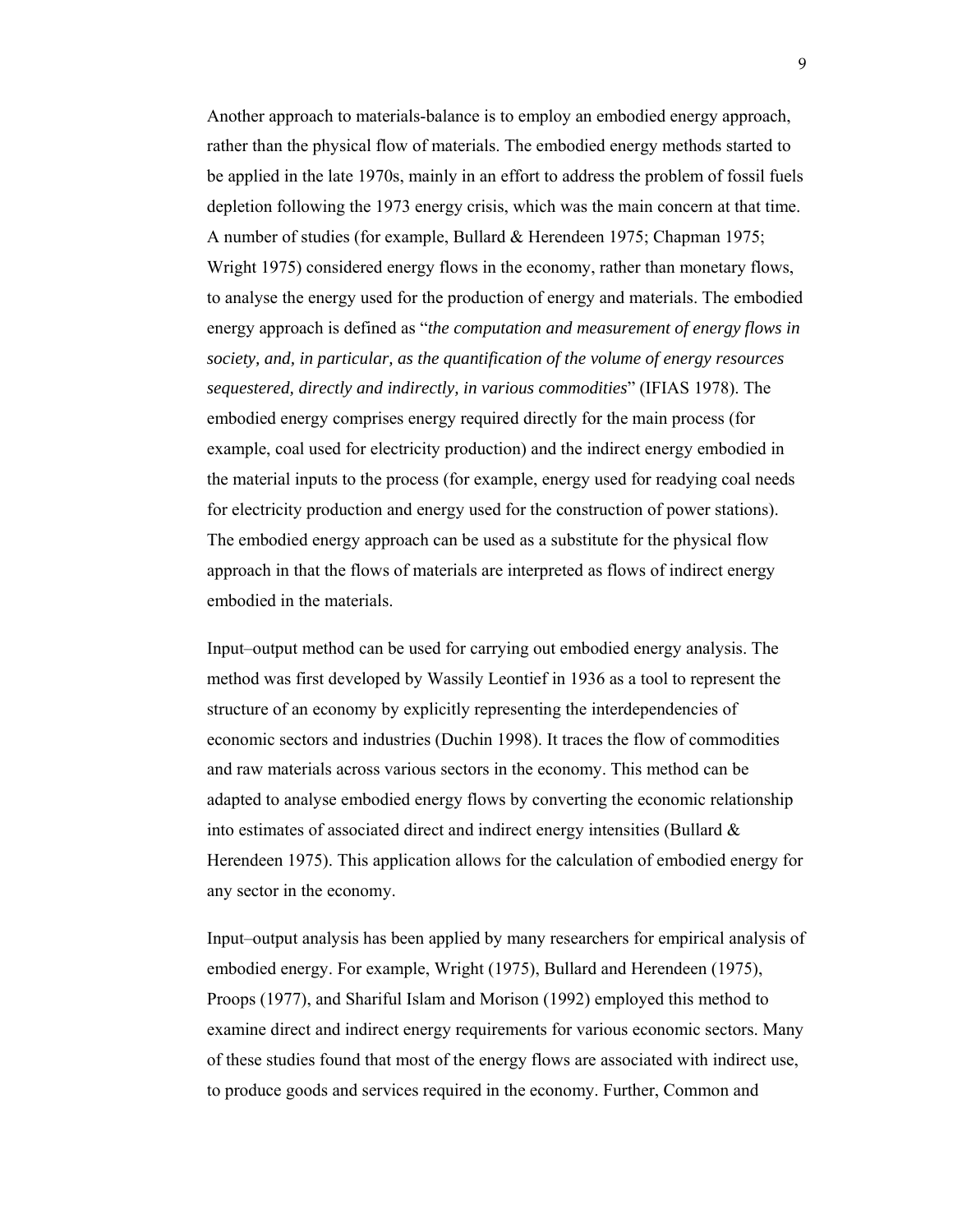Salma (1992), Proops et al. (1996) and Lenzen (1998) employed this method to examine direct and indirect emissions associated with energy use. While many of the above studies focused on the flows of direct–indirect energy to meet end-use demands for final consumption, only Proops et al (1996) and Lenzen (1998) have focused on these flows to also meet the demand required for capital investment. The input–output method has not only been used to account for direct–indirect energy requirements and associated emissions; Proops et al (1993) and Cruz (2002) have applied this method for future scenario analysis to reduce carbon emissions. Some of the scenarios focused on analysing technological improvements through changes in energy and material inputs. However, owing to the fact that the input–output method is characterised by fixed coefficients, both studies noted above have arbitrarily adjusted input coefficients to reflect the changes in input structure, without any economic rationality.

The underlying production function of the traditional input–output method is characterised by Leontief production function. This type of production function assumes "zero" elasticity of substitution, which does not allow one input to be substituted with another input. This limits the use of input–output method for analysing the economy-wide impacts of market-based climate policy and instead supports the application of a general equilibrium framework for this purpose. But one can also argue that the general equilibrium framework is after all basically supported by input–output representation of the economy! As noted by Dixon et al. (1992, p. 19) that, "*The prototype for modern applied general equilibrium models is Leontief's input–output model*". Moreover, input–output coefficients can be endogenously determined rather than exogenously given as fixed parameters (that is, changes from Leontief to other type of production function). Such modification enables the input–output framework to incorporate economic rationality in terms of substitution in response to price changes, as is the case in a general equilibrium framework.

To date, it appears that there is no study that uses the input–output method in the context of materials-balance perspective, and employing alternative production function specifications for the analysis of climate policy. However, some studies have adopted more flexible production functions in incorporating the materials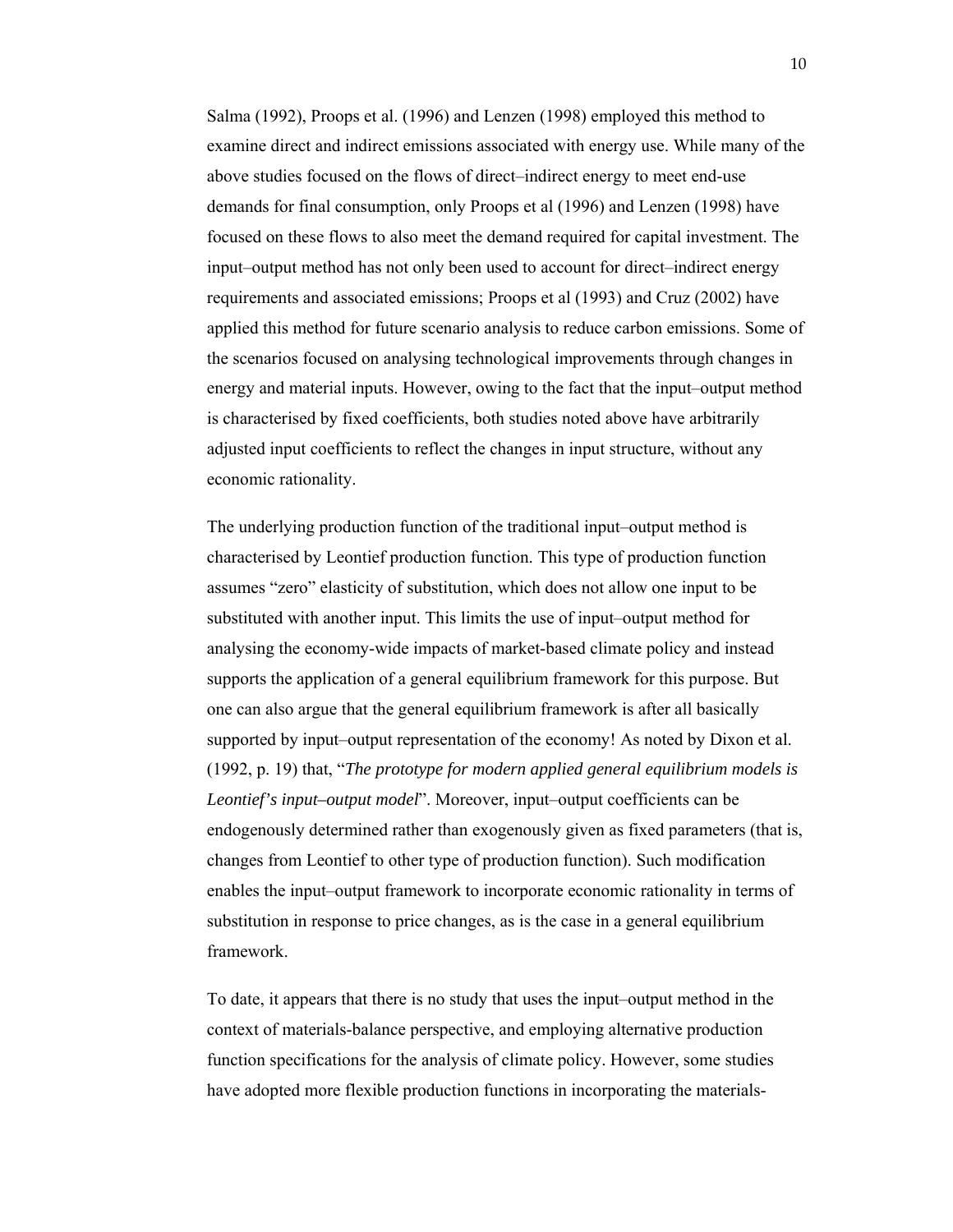balance perspective in different contexts. For example, Gross and Veendorp (1990) adopted the Cobb-Douglas production function that satisfies the materials-balance to show that such a function sets a limit to growth for the case of an economy that obtains its material inputs from non-renewable resources. Weir (2000) studied the use of plastic, cement and steel in the Danish construction industry, by employing an econometric model to evaluate the substitution possibilities between different materials, in response to changes in material prices. Own- and cross-price elasticities were used to represent the potential for substitution between different materials. The study shows that there are substantial substitution possibilities in the construction sector, particularly between the use of concrete and metal. Other studies have used alternative production functions to estimate elasticities of substitution between aggregate variables – material, energy, capital and labour (for example, Berndt  $\&$ Wood 1975; Burney & Al-Matrouk 1996; Hudson & Jorgenson 1974; and Truong 1985). These studies employed *Translog* type of production function to estimate substitution possibilities. It was found that, at an aggregate level, material inputs can be substituted with almost all other factor inputs. These results implied that assumed "zero" substitution possibilities for input coefficients in input–output analysis are inappropriate and other flexible types of production functions should be employed.

An advantage of adopting approaches based on input–output analysis is that they could make use of readily available input–output tables; statistical offices in most countries periodically produce such tables. Although such tables may not contain information at the level of individual companies or processes (IAEA 1994), they can provide sufficient detail at disaggregate levels for the whole economy. The inclusion of embodied energy flows at such disaggregated levels ensures that all emissions are accounted for in the economy. Further, the input–output method is flexible in the sense that it allows longer-term analysis, by replacing Leontief with other forms of production function. The replacement of production function does not capture only changes in the behaviour of the agents in response to changes in prices; it can also capture changes in the input structures of technologies used for production.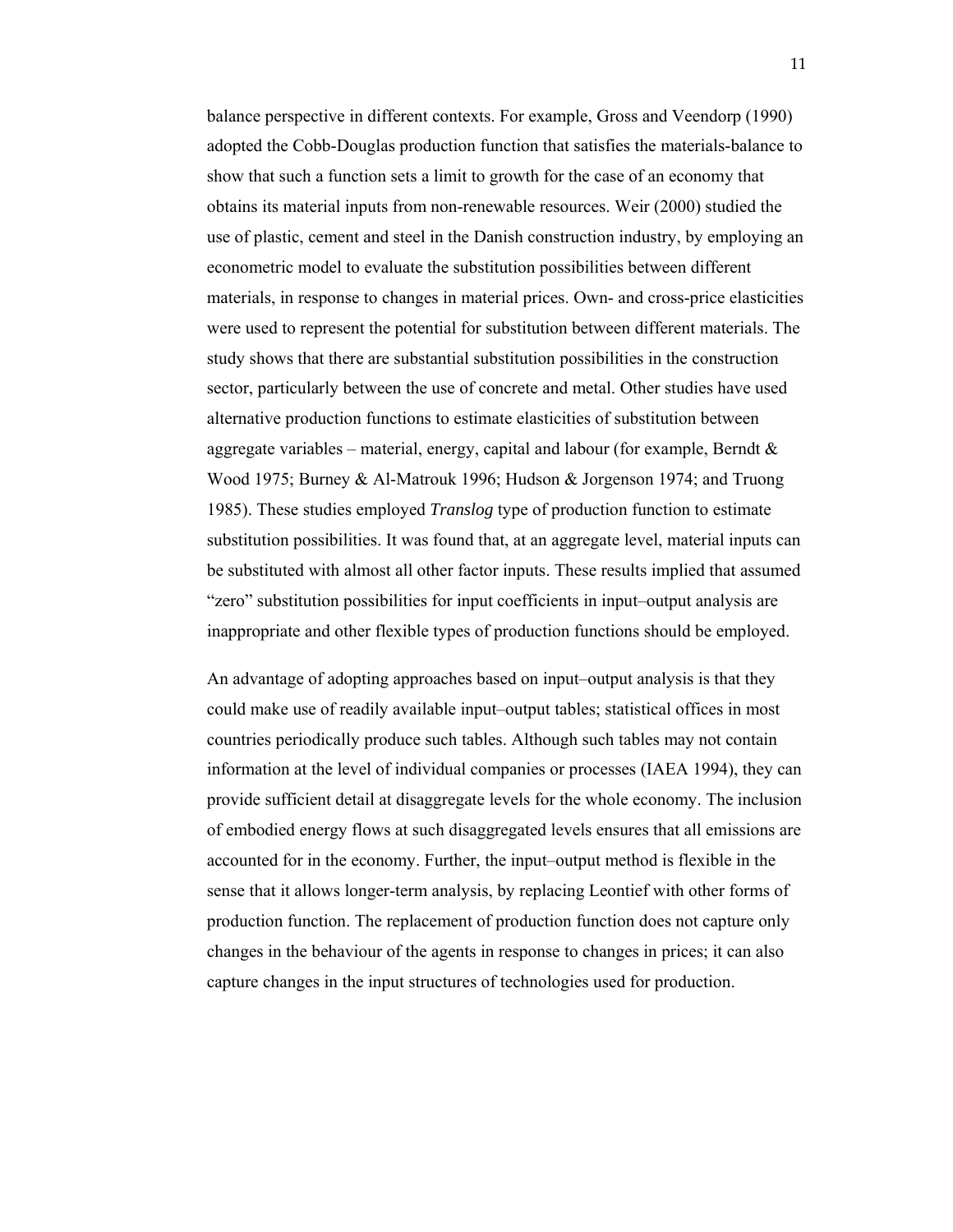## **Allocation of carbon emissions in the Australian economy**

This section presents an example of the use of input–output method in allocating carbon emissions from energy-balance and materials-balance perspectives – for seven key sectors in the Australian economy.

Carbon emissions from fossil fuel combustion in the Australian economy in 2007 were 364 Mt (DCC 2009). From an energy-balance perspective, the sectoral responsibility for this emission can be easily allocated using equation 1.

$$
E_{\text{energy-balance}} = e \cdot C \cdot X \tag{1}
$$

where

 $E_{energy\text{-}balance}$  = vector of carbon emissions from each sector (Mt);  $e$  = vector of fixed carbon emission factor for each fuel type (Mt per PJ); *C* = matrix of sectoral energy intensities (PJ per \$); and  $X =$  vector of sectoral output  $(\$)$ .

The result shows that, in 2007, the electricity sector accounted for more than half of total carbon emissions (Table 1). The table also suggests that the big fossil-fuel consumers (for example, the electricity, transport and manufacturing sectors) were responsible for most of the emissions in the economy. On the other hand, the commercial sector was responsible for just over one per cent of total carbon emissions, as it consumes only a small amount of fossil fuels. It is also worth noting that the allocation of carbon emissions from an energy-balance perspective, as shown in Table 1, is same as those reported in the official statistics (see DCC 2009).

|                |                                                                              |       |               |                                 |       | rear $200/1$ |
|----------------|------------------------------------------------------------------------------|-------|---------------|---------------------------------|-------|--------------|
| Rank           | <b>Energy-balance</b>                                                        |       |               | <b>Materials-balance</b>        |       |              |
|                | Sector                                                                       | Mt    | $\frac{0}{0}$ | Sector                          | Mt    | $\%$         |
|                | Electricity                                                                  | 198.7 | 54.5          | Commercial                      | 122.8 | 33.7         |
| $\overline{2}$ | Transport                                                                    | 76.5  | 21.0          | Manufacturing                   | 82.3  | 22.6         |
| 3              | Manufacturing                                                                | 48.3  | 13.3          | Electricity                     | 76.7  | 21.1         |
| $\overline{4}$ | Coal, oil and gas                                                            | 22.2  | 6.1           | Transport                       | 40.4  | 11.1         |
| 5              | Agriculture                                                                  | 7.3   | 2.0           | Coal, oil and gas               | 20.4  | 5.6          |
| 6              | Mining                                                                       | 6.2   | 1.7           | Mining                          | 13.0  | 3.6          |
|                | Commercial                                                                   | 5.1   | 1.4           | Agriculture                     | 8.9   | 2.4          |
|                | Total CO <sub>2</sub> emissions<br>$C = \text{DCA}(2000) + 1 + 1$ , $\cdots$ | 364.4 | 100.0         | Total CO <sub>2</sub> emissions | 364.4 | 100.0        |

Table 1: Carbon emissions from fossil fuel combustion in Australia  $2007$ 

Source: DCC (2009) and Author's estimates.

From the materials-balance perspective, the sectoral responsibility of total emission can be calculated from equation 2.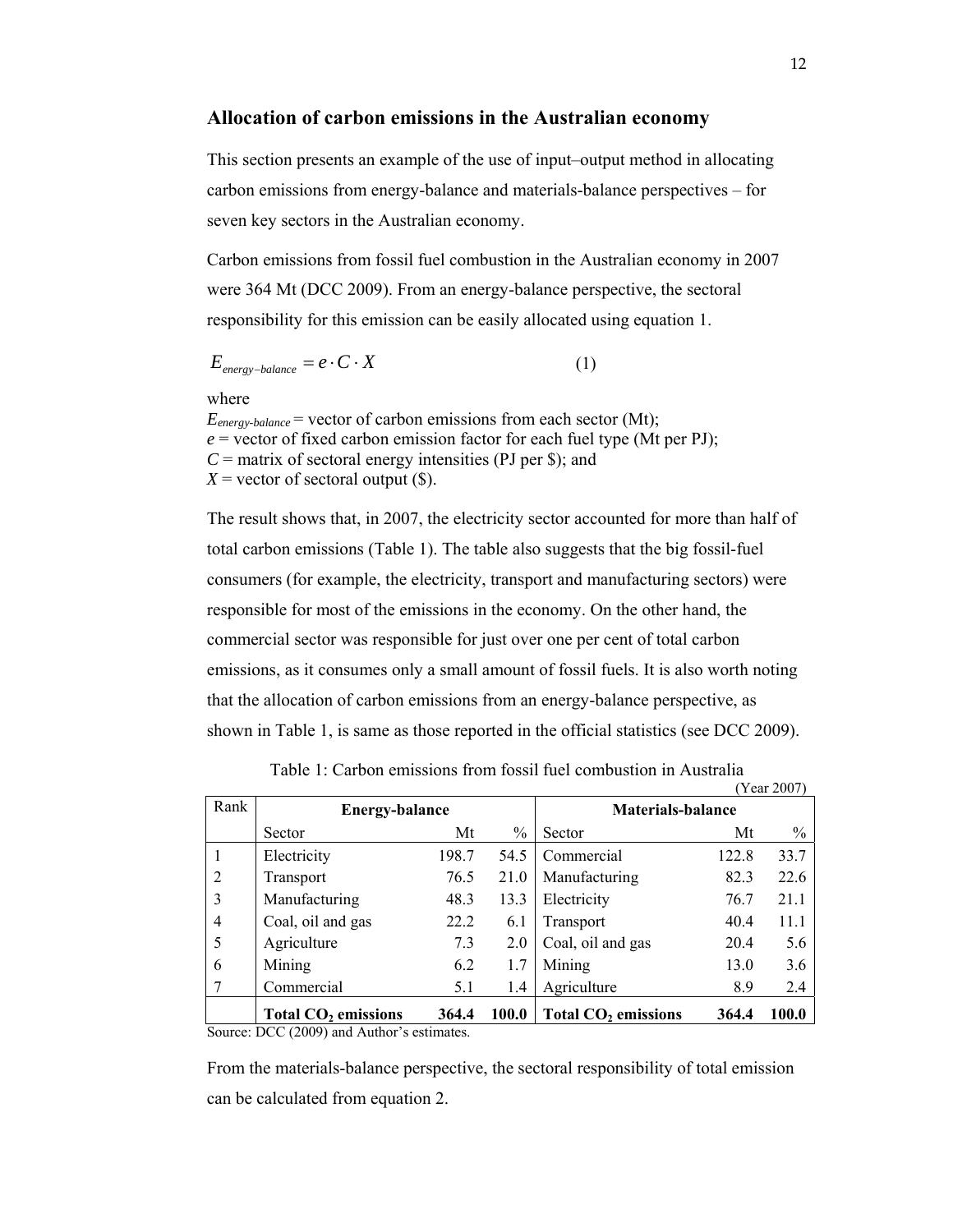$$
E_{\text{materials-balance}} = e \cdot C \cdot \left[ I - \left( A + \overline{B} \right) \right]^{-1} \cdot Y \tag{2}
$$

where

 $E_{\text{materials-balance}}$  = vector of carbon emissions from each sector (Mt);  $I =$  identity matrix;

 $A =$  matrix of input–output technical coefficients;

 $\overline{B}$  = matrix of weighted mean capital coefficients; and

*Y* = vector of sectoral demand (excluding demand for capital investment).

The result from the materials-balance perspective (as shown in Table 1) suggests that, in contrast to the energy-balance, the electricity sector contributed only 21 per cent of total carbon emissions. In this case, the commercial sector is ranked first: it is responsible for around one-third of total carbon emissions. Although the commercial sector does not consume fossil energy directly, it consumes significant amount of electricity, as well as other materials. These materials and electricity, in turn, are produced from carbon-emitting fossil fuels.

Clearly, the results presented in Table 1 shows that if carbon price is introduced in Australia, the decision on how it is imposed – based on PPP or SRP – would have different implications for the Australian economy. That is, penalizing sectors according to their consumption rather than production would have different impacts across the economy. This is because the burden to reduce carbon emissions shifts from producers to consumers and, as a result, each would respond differently.

## **Reducing carbon emissions from Australia's electricity sector**

This section of the paper provides an assessment of the economic impacts of introducing carbon price when carbon emissions are allocated on different environmental principles – PPP and SRP. The impacts of both principles are compared against a base case  $(BC) - i.e.,$  no carbon tax case. This assessment is carried out in the backdrop of a scenario that envisages to limit carbon emissions from the electricity sector to be 20 per cent below 2000 levels by the year 2020. For example, in 2000, carbon emissions from the electricity sector were 175 Mt (DCC 2009). To achieve the specified target, the emissions would therefore be limited to 140 Mt in 2020 – a reduction of carbon emissions by 30 per cent from the 2007 levels.

The economy-wide impacts are analysed using an energy-environment-oriented input–output framework (see Sandu 2007). These impacts, which include economic,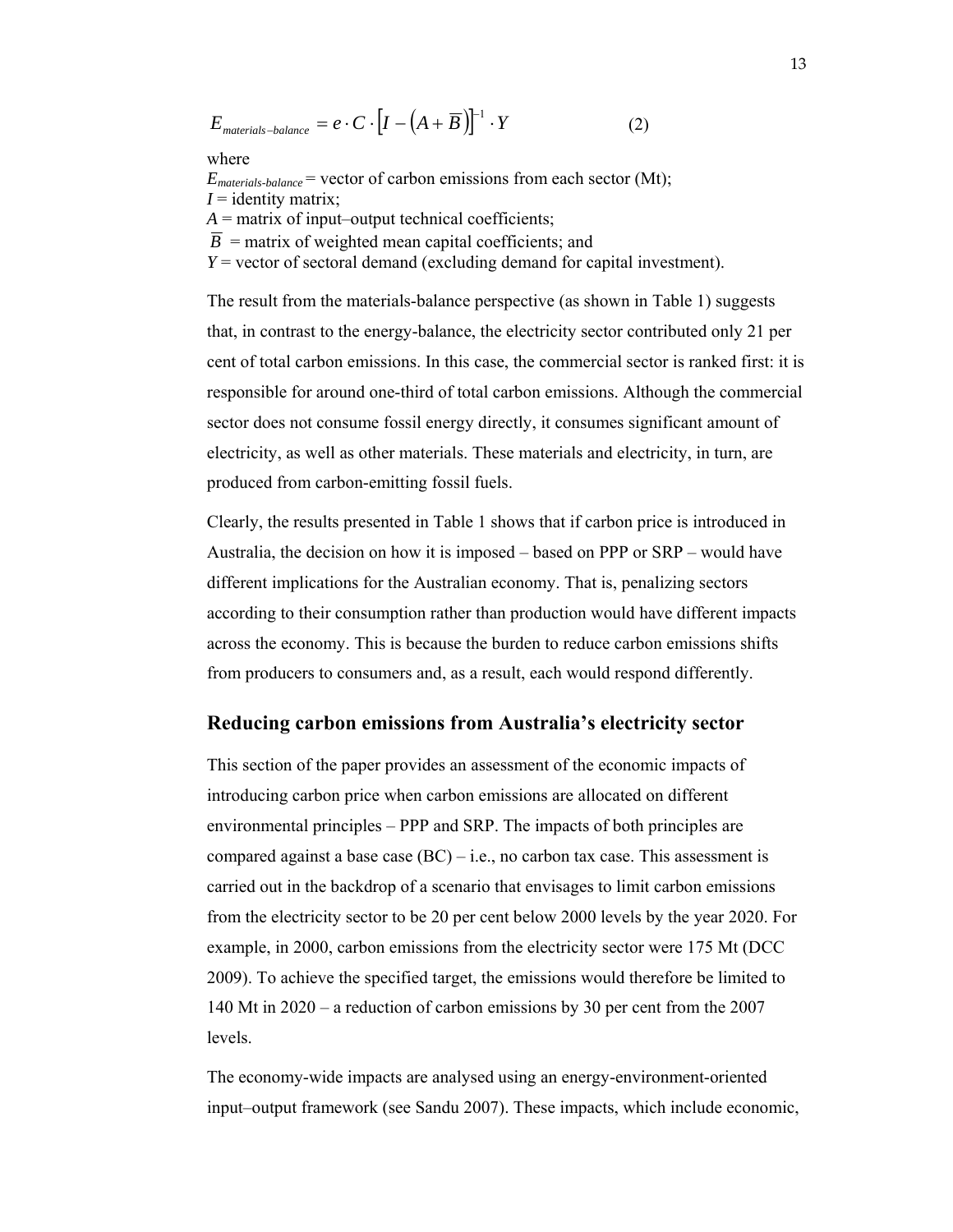energy, environmental, and social aspects, are calculated from the following set of equations.

$$
X = [I - (A_t + \overline{B})]^{-1} \cdot Y
$$
  
\n
$$
F = C \cdot X
$$
  
\n
$$
E = e \cdot C \cdot X
$$
  
\n
$$
L = l \cdot X
$$
  
\nwhere  
\n
$$
X, I, B, Y, C, E \text{ and } e \text{ are defined earlier;}
$$
  
\n
$$
A_t = \text{an updated matrix of input–output technical coefficients;}
$$
  
\n
$$
F = \text{vector of primary energy requirement of each sector (PJ);}
$$

 $L$  = vector representing the level of employment for each sector (persons); and *l* = matrix representing people employed per unit of output in each sector.

The impacts of introducing carbon price based on PPP and SRP are presented in Table 2. A review of the table suggests that, in order to limit carbon emissions from the electricity sector to 140 Mt by 2020, the impacts of introducing a carbon price based on SRP is milder than when price is imposed based on PPP. Without a carbon price, total carbon emissions from the electricity sector would reach 250 Mt by the year 2020.

A much higher level of carbon price would be needed in the case of PPP (\$51 per tonne) as compared with SRP (\$26 per tonne) – in order to reduce carbon emissions to 140 Mt by 2020. This is because, in the case of PPP, most of the responsibility for carbon emissions is attributed to a few large fossil fuel consumers (in this case, the electricity sector). A higher level of penalty is therefore needed to trigger a behavioural change by these consumers. In contrast, in the case of SRP, indirect fossil fuel consumers are also considered as a responsible party for carbon emissions. These consumers are small and scattered throughout the economy (see Table 1). A carbon price based on SRP, prompts a collective response by these consumers to mitigate emissions. The level of required penalty is therefore relatively small, as compared to the case of PPP.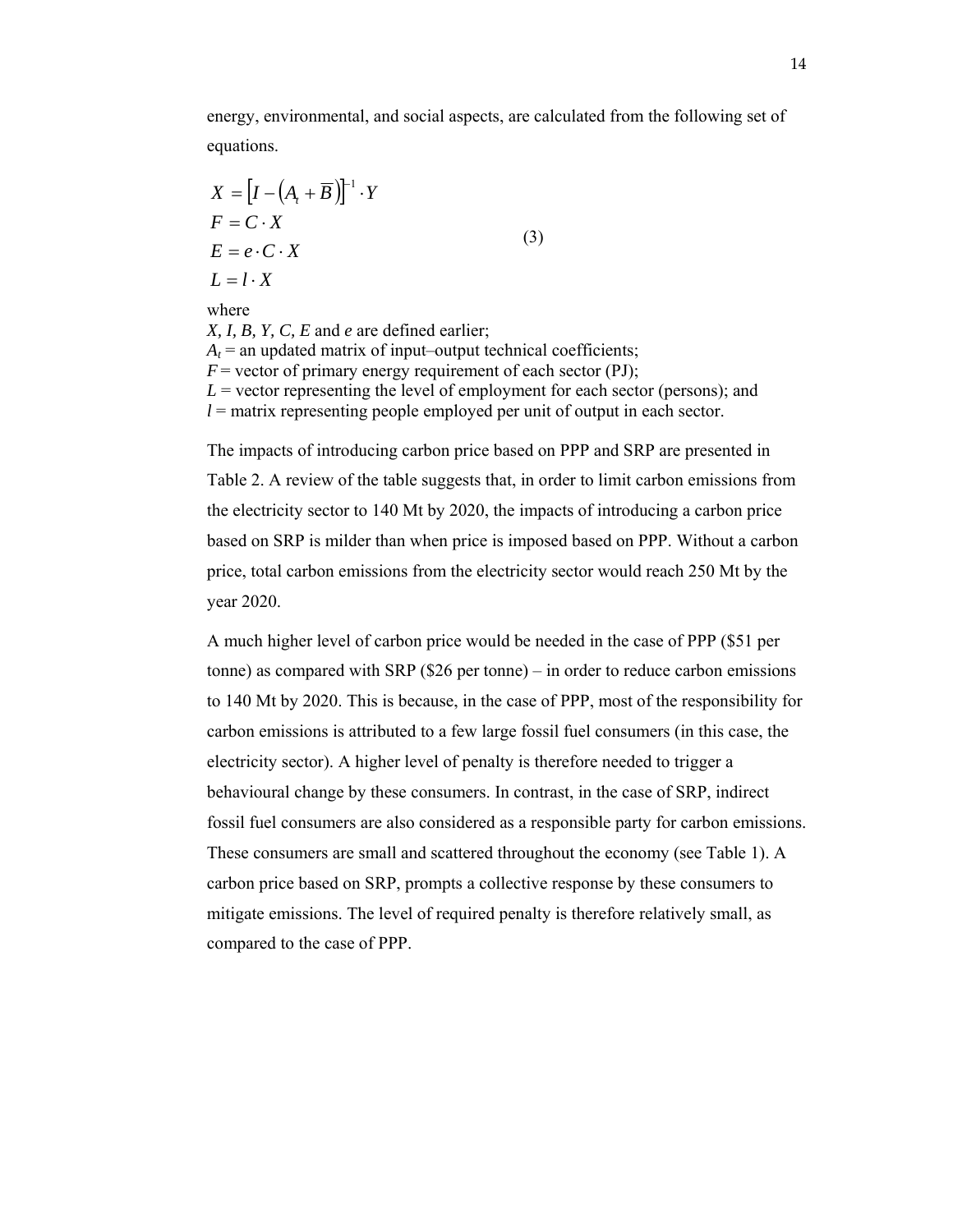|                                                                           | BC               | <b>PPP</b>     |           | <b>SRP</b>     |           |  |  |
|---------------------------------------------------------------------------|------------------|----------------|-----------|----------------|-----------|--|--|
| Carbon price (\$/tonne)                                                   | $\mathbf{0}$     | 51             |           | 26             |           |  |  |
| $CO2$ emissions <sup>† \$</sup> (Mtonnes)                                 | 250              | 140            | $(-20)$   | 140            | $(-20)$   |  |  |
| Electricity technology mix <sup><math>\dagger \xi</math></sup> (per cent) |                  |                |           |                |           |  |  |
| Coal-fired                                                                | 84.2             | 66.0           | (2010)    | 66.0           | (2010)    |  |  |
| Combined-cycle                                                            | 3.6              | 6.2            | (2014)    | 11.4           | (2014)    |  |  |
| Renewable                                                                 | 10.2             | 25.8           | (2015)    | 20.6           | (2017)    |  |  |
| Cost of electricity <sup>†#</sup> $(\phi/kWh)$                            | 5                | 31             | (461)     | 24             | (343)     |  |  |
| Share of primary energy for electricity production <sup>†#</sup>          |                  |                |           |                |           |  |  |
| <b>Black</b> coal                                                         | 45.9             | 35.5           | $(-10.4)$ | 34.0           | $(-11.9)$ |  |  |
| Brown coal                                                                | 28.6             | 22.1           | $(-6.5)$  | 21.2           | $(-7.4)$  |  |  |
| Oil                                                                       | 0.9              | 0.8            | $(-0.1)$  | 0.7            | $(-0.1)$  |  |  |
| Gas                                                                       | 14.4             | 15.9           | (1.5)     | 23.5           | (9.1)     |  |  |
| Renewable                                                                 | 10.2             | 25.8           | (15.6)    | 20.6           | (10.4)    |  |  |
| Economic Impact (\$Bn 1990)                                               |                  |                |           |                |           |  |  |
| $GDP^{\ddagger\#}$                                                        | 6,325            | 6,177          | $(-2.3)$  | 6,140          | $(-2.9)$  |  |  |
| Carbon tax Revenue <sup>‡</sup>                                           | $\mathbf{0}$     | 78             |           | 143            |           |  |  |
| Electricity sector <sup># §</sup>                                         | $\boldsymbol{0}$ | 42             | (54)      | 41             | (29)      |  |  |
| Commercial sector <sup>‡ §</sup>                                          | $\boldsymbol{0}$ | $\mathbf{1}$   | (2)       | 46             | (32)      |  |  |
| Net economic growth <sup><math>\ddagger</math>#</sup>                     | 6,325            | 6,255          | $(-1.1)$  | 6,282          | $(-0.7)$  |  |  |
| Net economic cost                                                         |                  | $-70$          |           | $-43$          |           |  |  |
| Sectoral output <sup>##</sup> (\$Bn)                                      |                  |                |           |                |           |  |  |
| Electricity                                                               | 58               | 55             | $(-4.6)$  | 55             | $(-5.6)$  |  |  |
| Coal-fired                                                                | 49               | 46             | $(-7.7)$  | 45             | $(-8.5)$  |  |  |
| Renewables                                                                | 6                | 6              | (14.8)    | 6              | (2.7)     |  |  |
| Combined cycle                                                            | $\overline{c}$   | $\overline{c}$ | (14.6)    | $\mathfrak{Z}$ | (40.8)    |  |  |
| Coal, oil and gas                                                         | 121              | 100            | $(-17.0)$ | 99             | $(-17.7)$ |  |  |
| Commercial                                                                | 3,457            | 3,415          | $(-1.2)$  | 3,413          | $(-1.3)$  |  |  |
| Agriculture                                                               | 121              | 118            | $(-2.8)$  | 117            | $(-3.6)$  |  |  |
| Mining                                                                    | 114              | 111            | $(-2.6)$  | 111            | $(-2.9)$  |  |  |
| Manufacturing                                                             | 2,122            | 2,102          | $(-1.0)$  | 2,092          | $(-1.4)$  |  |  |
| Transport                                                                 | 332              | 324            | $(-2.6)$  | 320            | $(-3.7)$  |  |  |
| Employment <sup>†#</sup>                                                  |                  |                |           |                |           |  |  |
| Electricity (persons)                                                     | 47,399           | 39,494         | $(-16.7)$ | 41,563         | $(-12.3)$ |  |  |
| Coal-fired                                                                | 40,713           | 25,045         | $(-38.5)$ | 26,578         | $(-34.7)$ |  |  |
| Renewable                                                                 | 4,925            | 11,969         | (143.0)   | 10,110         | (105.3)   |  |  |
| Combined-cycle                                                            | 1,760            | 2,480          | (40.9)    | 4,875          | (176.9)   |  |  |
| Total ('000 persons)                                                      | 9,444            | 8,719          | $(-7.7)$  | 9,090          | $(-3.8)$  |  |  |

Table 2: Impacts of carbon price to achieve an *a-priori* emission target in the electricity sector

Notes: BC: Base case; PPP: Polluter-pays principle; SRP: Shared-responsibility principle.

† Result for the year 2020

Ŧ Result over the period 2005–2020

‡ Present value, for the period 2005–2020, using a discount rate of 8 per cent

\$ Numbers in brackets show percentage change from the 2000 level

# Numbers in brackets show percentage changes from the BC

ξ Numbers in brackets represent year in which the particular technology becomes cost efficient

§ Numbers in brackets show contributions of the sector to the total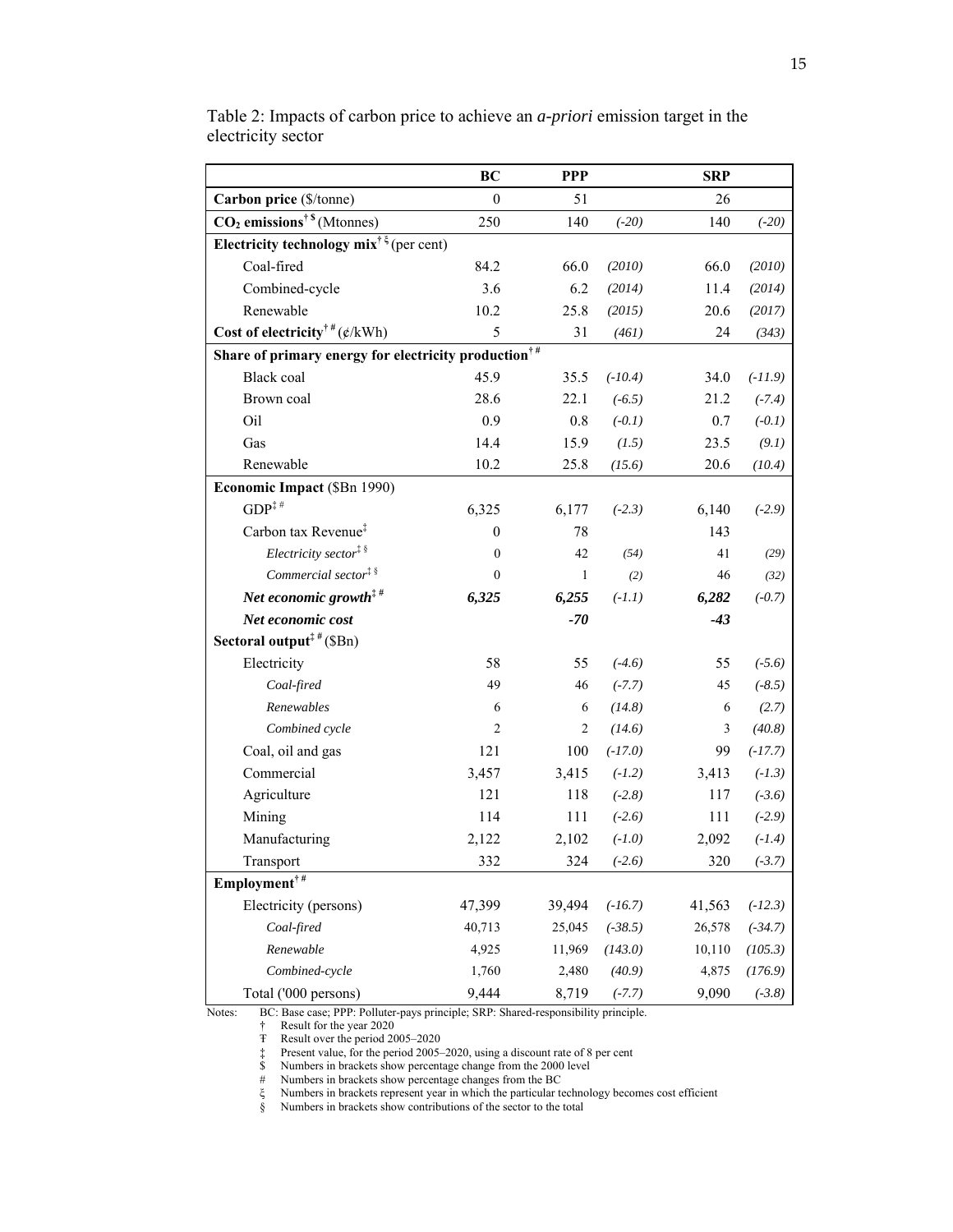When carbon price is imposed based on PPP, combined-cycle and renewable technologies become competitive by the years 2014 and 2015, respectively. By 2020, the share of coal-based electricity would reduce to 66 per cent (from 84 per cent in 2005). Nearly 16 per cent of this reduction will be compensated by renewable-based electricity, and the rest (3 per cent) by natural-gas-fired combinedcycle electricity. Consequently, the cost of electricity supply would increase by more than five-times as compared to the BC value (5  $\phi$ /kWh), reaching 31  $\phi$ /kWh in 2020. These changes in technology-mix would influence changes in demand for primary energy used for electricity production. The demand for brown coal and black coal would reduce by 7 and 10 per cent, respectively. The demand for renewable energy and natural gas resources would however increase by 16 and 2 per cent, respectively.

Further, a carbon price of \$51 per tonne based on PPP would cause the present value of GDP, over the period 2005–2020, to decrease by 2.3 per cent (\$148 billion), as compared to the BC scenario. However, it would generate \$78 billion of fiscal revenue for the government, of which 54 per cent (\$42 billion) would be collected from the electricity sector alone. This suggests that the net overall economic impact would be approximately \$70 billion (\$148 billion loss in GDP and \$78 gain in fiscal revenue). Also, the application of PPP would cause employment level in 2020 to be 7.7 per cent below the employment level in the BC scenario.

In contrast, if carbon price is imposed based on SRP, the combined-cycle and renewable electricity would become competitive by the years 2014 and 2017, respectively. By 2020, the share of electricity produced from coal would reduce to 66 per cent (from 84 per cent in 2005). This reduction in coal-fired electricity is exactly the same as for PPP because, in both cases (that is, PPP and SRP), this technology would start to phase-out from the electricity market at the same time (in 2014) when combined-cycle technology becomes cost competitive. A reduction in coal-fired electricity would be compensated by renewable (10 per cent) and combined-cycle (8 per cent). Because of the large increase in electricity production from combined-cycle (in this case as compared to the PPP), the demand for natural gas would also increase, providing 23 per cent of total primary energy inputs for the electricity sector in 2020. Consequently, the cost of electricity would increase by almost four-times as compared to the BC scenario, reaching  $24 \ell$ /kWh in 2020.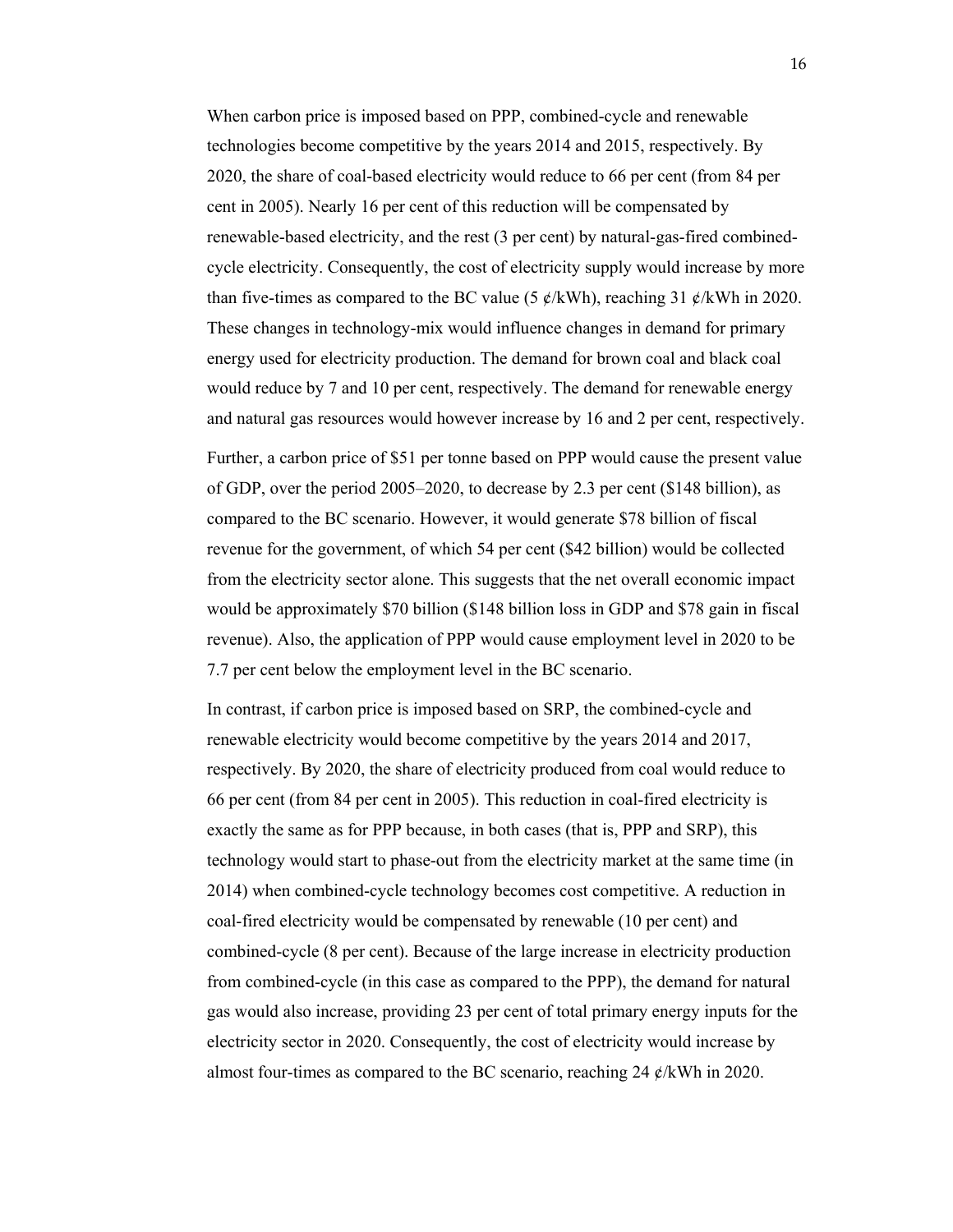Further, a carbon price of \$26 per tonne based on SRP would cause GDP, over the period 2005–2020, to decrease by 2.9 per cent (\$185 billion), as compared to the BC scenario. The impact on GDP in this case is higher than that in the case of PPP because a carbon price based on PPP would affect economic sectors based on their direct fuel consumption only; whereas, for SRP, it would be based on direct as well as indirect fuel consumption. However, it would generate \$143 billion of fiscal revenue for the government, out of which 32 per cent (\$46 billion) would be collected from the commercial sector and 29 per cent (\$41 billion) from the electricity sector. As a result, the net cost of this policy would be \$43 billion (\$185 billion loss of GDP minus \$143 billion gains in tax revenue). Also, the application of SRP would reduce the employment in 2020 by 3.8 per cent, compared with the BC level.

# **Conclusions**

This paper has argued that the polluter-pays principle is not appropriate as a founding principle for developing climate policy response. It is based on less than a complete understanding of energy–economy–environmental interactions, and hence assigns all responsibility for reducing carbon emissions to the consumers of fossilfuels. This paper has proposed an alternative approach where the responsibility to reduce carbon emissions are fairly shared across the economy – in proportion to the amount of carbon embedded in goods and services consumed by each sector of the economy. This paper has shown – through the application of energy-environmentoriented input–output method – that the application of an alternative approach yields better overall outcomes, as measured in terms of overall economic impact, electricity price, and employment.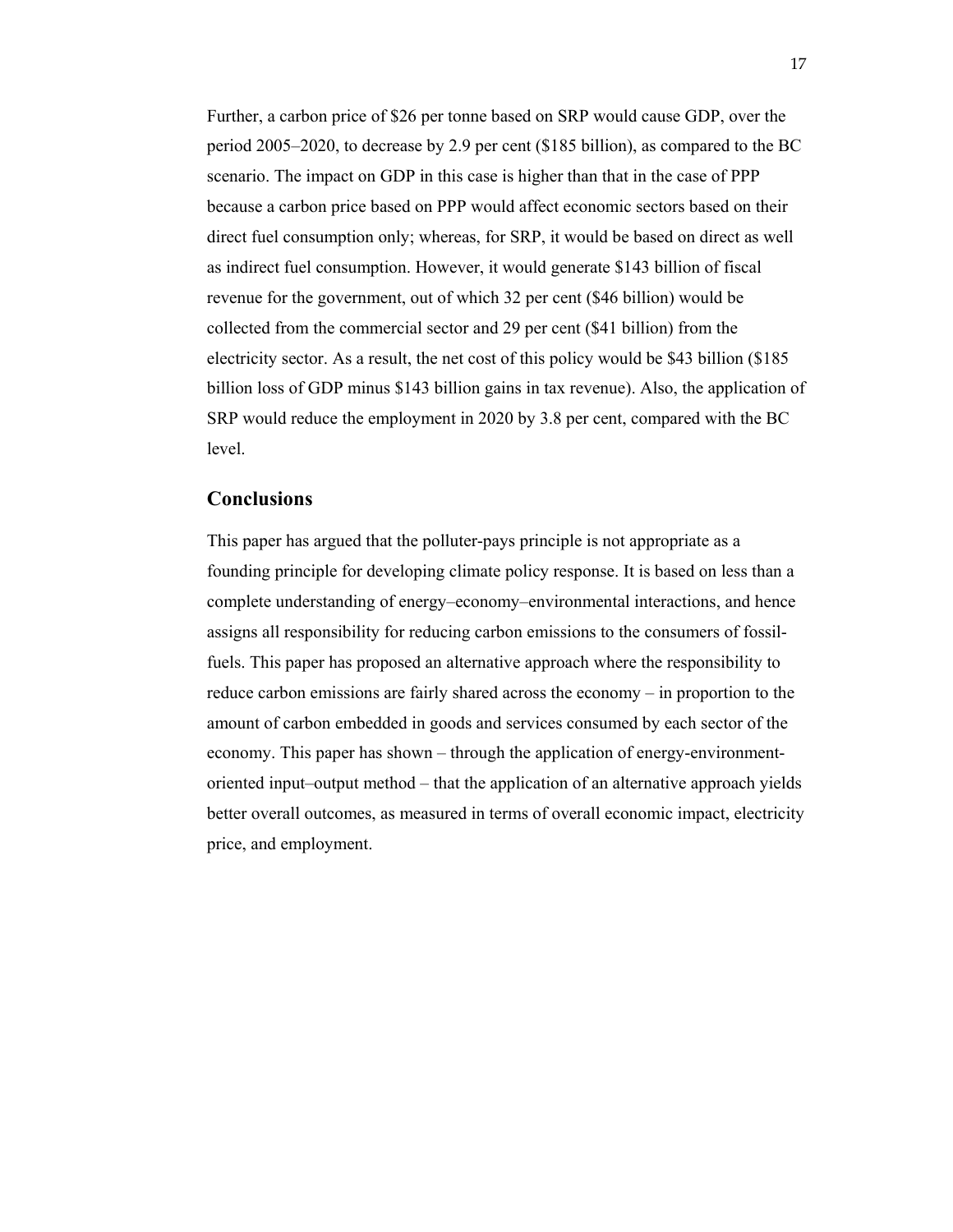## **References:**

- Ayers, R.U., 1978. *Resources, Environment and Economics: Applications of the Materials/Energy Balance Principle*, John Wiley and Sons, New York.
- Ayers, R.U., 1999. Materials, Economics and the Environment, in J.C.J.M. van den Bergh (ed.), *Handbook of Environmental and Resource Economics*, Edward Elgar Publication, Cheltenham, pp. 867-894.
- Ayers, R.U., Kneese, A.V., 1969. Production, Consumption, and Externalities, *American Economic Review*, vol. 59, no. 3, pp. 282-297.
- Bartelmus, P. and Vesper, A. 2000, *Green Accounting and Material Flow Analysis: Alternatives or Complements?*, Wuppertal Papers No. 106, Division for Material Flows and Structural Change, Wuppertal Institute for Climate, Environment and Energy, Wuppertal, Germany.
- Berndt, E.R. & Wood, D.O., 1975. Technology, Prices and the Derived Demand for Energy, *The Review of Economics and Statistics*, vol. 57, pp. 376-384.
- Boulding, K., 1966. The Economics of the Coming Spaceship Earth, in H. Jarrett (ed.), *Environmental Quality in a Growing Economy*, Resources for the Future/Johns Hopkins University Press, Baltimore, pp. 3-14.
- Bullard, C.W. & Herendeen, R.A., 1975. The Energy Cost of Goods and Services, *Energy Policy*, vol. 3, no. 4, pp. 268-278.
- Burney, N.A. & Al-Matrouk, F.T., 1996. Energy Conservation in Electricity Generation: A Case Study of the Electricity and Water Industry in Kuwait, *Energy Economics*, vol. 18, pp. 69-79.
- Chapman, P.F., 1975. The Energy Costs of Materials, *Energy Policy*, vol. 3, no. 2, pp. 47-57.
- Coase, R., 1960. The Problem of Social Cost, *Journal of Law and Economics*, vol. 3, pp. 1-44.
- CoA (Commonwealth of Australia), 2008. *Australia's Low Pollution Future: The Economics of Climate Change Mitigation*, Canberra.
- Common, M.S. & Salma, U., 1992. Accounting for Changes in Australian Carbon Dioxide Emissions, *Energy Economics*, vol. 14, no. 3, pp. 217-225.
- Cruz, L.M.G., 2002. *A Portugese energy-economy-environment input-output model: Policy applications*, PhD thesis, Keele University, UK.
- DCC (Department of Climate Change), 2009. *Australia's National Greenhouse Accounts: National Inventory Report 2007*, The Australian Government submission to the UN Framework Convention on Climate Change, Canberra, May.
- Dixon, P.B., Parmenter, B.R., Powell, A.A. & Wilcoxen, P.J., 1992. *Notes and Problems in Applied General Equilibrium Economics*, North-Holland Publishing Company, Amsterdam.
- Duchin, F., 1998. *Structural Economics: Measuring change in technology, lifestyles, and the environment*, Island Press, Washington DC.
- EC (European Commission), 2001. *"Towards Sustainability": the European Community Programme of policy and action in relation to the environment and sustainable development*, The 5<sup>th</sup> EC Environmental Action Programme.
- Fritsch, B., Schmidheiny, S., Seifritz, W., 1994. *Towards an Ecologically Sustainable Growth Society: Physical Foundations, Economic Transitions and Political Constraints*, Springer-Verlag, Berlin, Heidelberg.
- Georgescu-Roegen, N., 1971. *The Entropy Law and the Economic Process*, Harvard University Press, Cambridge, Massachusetts.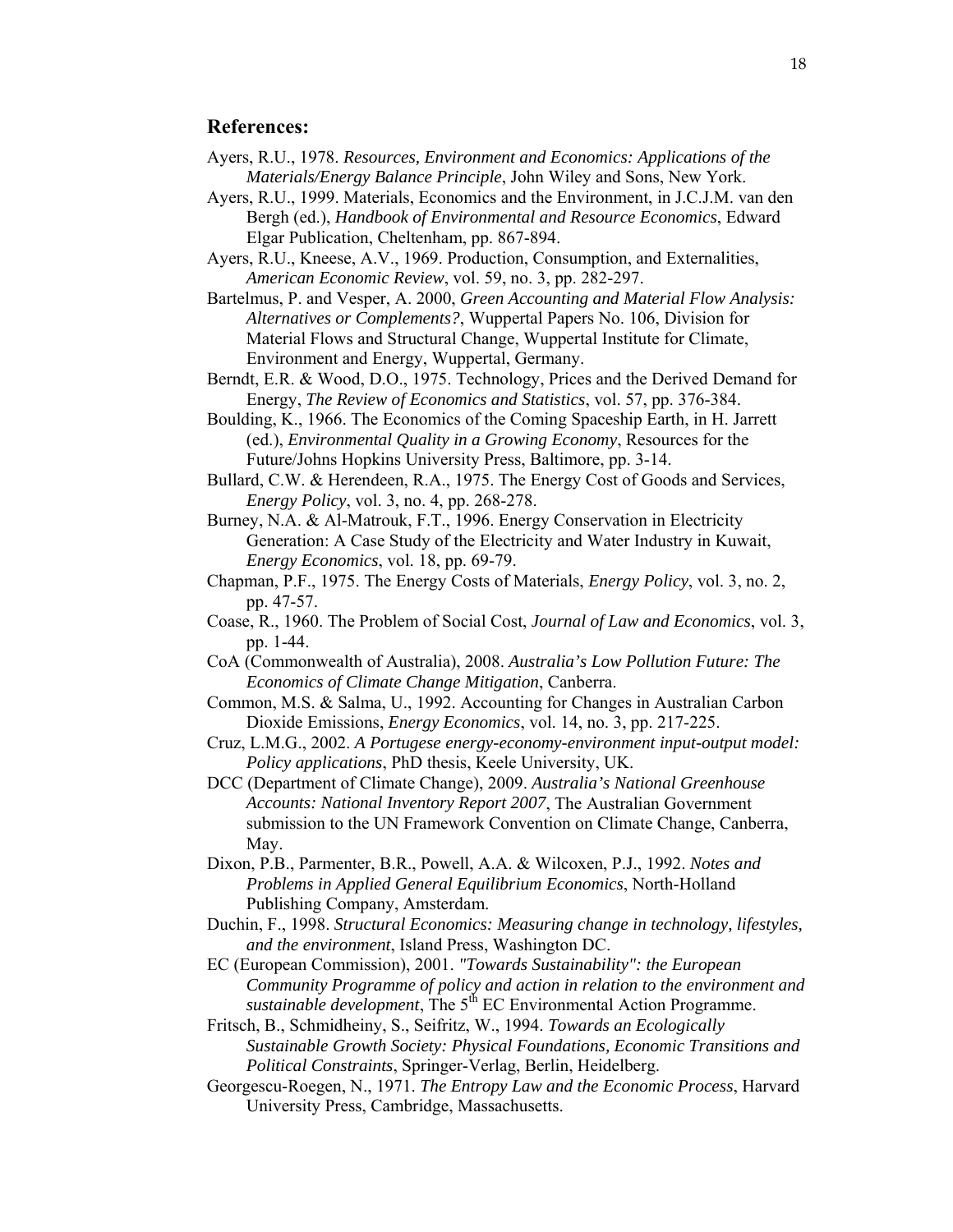- Gross, L.S. & Veendorp, E.C.H., 1990. Growth with Exhaustible Resources and a Materials-balance Production Function, *Natural Resource Modelling*, vol. 4, pp. 77-94.
- Houghton, J.T., Ding, Y., Griggs, D.J., Noguer, M., van der Linden, P.J., Dai, X., Maskell, K., Johnson, C.A. (eds), 2001. *Climate Change 2001: The Scientific Basis*, Contribution of Working Group I to the Third Assessment Report of the Intergovernmental Panel on Climate Change, Cambridge University Press, Cambridge, UK.
- Hudson, E.A. & Jorgenson, D.W., 1974. US Energy Policy and Economic Growth, 1979-2000, *Bell Journal of Economics*, vol. 5, pp. 461-514.
- IAEA (International Atomic Energy Agency), 1994. *Net Energy Analysis of Different Electricity Generation Systems*, Technical Document No 753, Austria.
- IFIAS (International Federation of Institutes for Advanced Studies), 1978. IFIAS Workshop Report: Energy Analysis and Economics, *Resources and Energy*, vol. 1, pp. 151-204.
- Kneese, A.V., Ayers, R.U., d'Arge, R.C., 1970. *Economics and the Environment: A Materials Balance Approach*, Resources for the Future Inc., The Johns Hopkins Press, Baltimore.
- Lenzen, M., 1998. Primary Energy and Greenhouse Gases Embodied in Australian Final Consumption: An Input-Output Analysis, *Energy Policy*, vol. 26, no. 6, pp. 495-506.
- OECD (Organisation for Economic Co-operation and Development), 1994. *Managing the Environment: The role of economic instruments*, Paris.
- Owen, A.D., 2004. The transition to renewable energy, in A.D. Owen & N. Hanley (eds), *The Economics of Climate Change*, Routledge, London and New York.
- Pearce, D.W., Turner, R.K., 1990. *Economics of Natural Resources and the Environmental*, Harvester Wheatsheaf, Hertfordshire.
- Perrings, C., 1987. *Economy and Environment: a theoretical essay on the interdependence of economic and environmental systems*, Cambridge University Press, Cambridge.
- Pethig, R., 2003. *The 'materials balance approach' to pollution: its origin, implications and acceptance*, Economic Discussion Paper 105-03, Institute of Public Economics and Environmental Economics, University of Siegen, Germany.
- Pigou, A.C., 1978. *The Economics of Welfare*, AMS Press, New York (Reprint of the  $4<sup>th</sup>$  ed. published in 1932 by Macmillan, London).
- Poldy, F. 1998, The Rationale for Physical Analysis , in, *The OzECCO Embodied Energy Model of Australia's Physical Function: Model Description and Calibration*, CSIRO Wildlife & Ecology, Resource Futures Program, Lyneham, ACT.
- Proops, J.L.R., 1977. Input-Output Analysis and Energy Intensities: A comparison of some methodologies, *Applications of Mathematical Modelling*, vol. 1, pp. 181- 186.
- Proops, J.L.R., Faber, M., Wagenhals, G., 1993. *Reducing CO<sub>2</sub> Emissions: A Comparative Input-Output Study for Germany and the UK*, Springer-Verlag, Berlin, Heidelberg.
- Proops, J.L.R., Gay, P.W., Speck, S., Schröder, T., 1996. The lifetime pollution implications of various types of electricity generation: An input-output analysis, *Energy Policy*, vol. 24, no. 3, pp. 229-237.